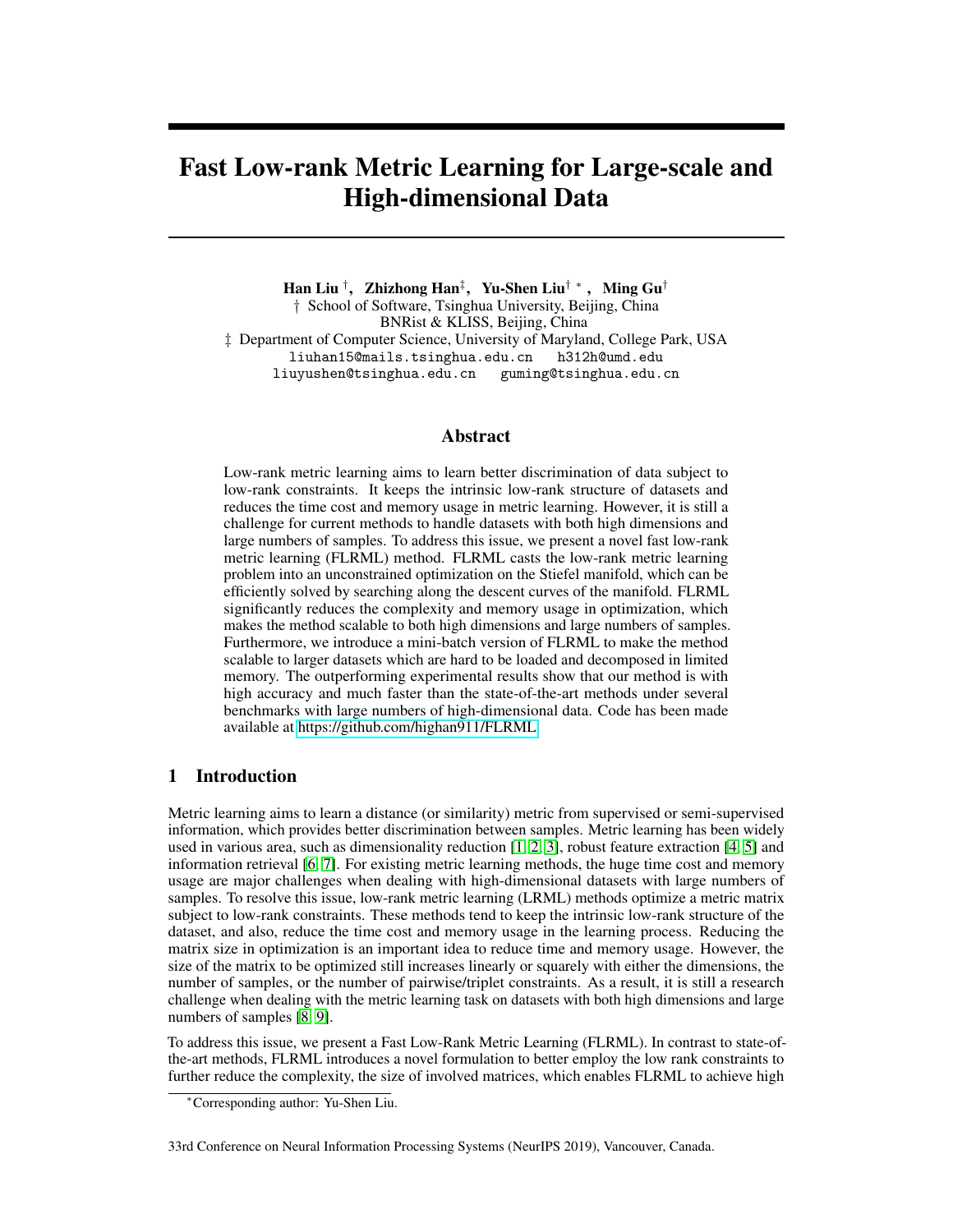accuracy and faster speed on large numbers of high-dimensional data. Our main contributions are listed as follows.

- Modeling the constrained metric learning problem as an unconstrained optimization that can be efficiently solved on the Stiefel manifold, which makes our method scalable to large numbers of samples and constraints.

- Reducing the matrix size and complexity in optimization as much as possible while ensuring the accuracy, which makes our method scalable to both large numbers of samples and high dimensions. - Furthermore, a mini-batch version of FLRML is proposed to make the method scalable to larger datasets which are hard to be fully loaded in memory.

# 2 Related Work

In metric learning tasks, the training dataset can be represented as a matrix  $\mathbf{X} = [\mathbf{x}_1,...,\mathbf{x}_n] \in \mathbb{R}^{D \times n}$ , where *n* is the number of training samples and each sample  $x_i$  is with *D* dimensions. Metric learning methods aim to learn a metric matrix  $\mathbf{M} \in \mathbb{R}^{D \times D}$  from the training set in order to obtain better discrimination between samples. Some low-rank metric learning (LRML) methods have been proposed to obtain the robust metric of data, and to reduce the computational costs for highdimensional metric learning tasks. Since the optimization with fixed low-rank constraint is nonconvex, the naive gradient descent methods are easy to fall into bad local optimal solutions [2, 10]. In terms of different strategies to remedy this issue, the existing LRML methods can be roughly divided into the following two categories.

One type of method [1, 11, 12, 13, 14] introduces the low-rankness encouraging norms (such as nuclear norm) as regularization, which relaxes the nonconvex low-rank constrained problems to convex problems. The two disadvantages of such methods are: (1) the norm regularization can only encourage the low-rankness, but cannot limit the upper bound of rank; (2) the matrix to be optimized is still the size of either  $D^2$  or  $n^2$ .

Another type of method [2, 3, 15, 16, 17, 18] considers the low-rank constrained space as Riemannian manifold. This type of method can obtain high-quality solutions of the nonconvex low-rank constrained problems. However, for these methods, the matrices to be optimized are at least a linear size of either  $D$  or  $n$ . The performance of these methods is still suffering on large-scale and high-dimensional datasets.

Besides low-rank metric learning methods, there are some other types of methods for speeding up metric learning on large and high-dimensional datasets. Online metric leaning [6, 7, 19, 20] randomly takes one sample at each time. Sparse metric leaning [21, 22, 23, 24, 25, 26] represents the metric matrix as the sparse combination of some pre-generated rank-1 bases. Non-iterative metric leaning [27, 28] avoids iterative calculation by providing explicit optimal solutions. In the experiments, some state-of-the-art methods of these types will also be included for comparison. Compared with these methods, our method also has advantage in time and memory usage on large-scale and highdimensional datasets. A literature review of many available metric learning methods is beyond the scope of this paper. The reader may consult Refs. [8, 9, 29] for detailed expositions.

# 3 Fast Low-Rank Metric Learning (FLRML)

The metric matrix M is usually semidefinite, which guarantees the non-negative distances and nonnegative self-similarities. A semidefinite M can be represented as the transpose multiplication of two identical matrices,  $M = L^{\top}L$ , where  $L \in \mathbb{R}^{d \times D}$  is a row-full-rank matrix, and rank $(M) = d$ . Using the matrix L as a linear transformation, the training set X can be mapped into  $Y \in \mathbb{R}^{d \times n}$ , which is denoted by  $Y = LX$ . Each column vector  $y_i$  in Y is the corresponding d-dimensional vector of the column vector  $x_i$  in **X**.

In this paper, we present a fast low-rank metric learning (FLRML) method, which typically learns the low-rank cosine similarity metric from triplet constraints  $T$ . The cosine similarity between a pair of vectors  $(x_i, x_j)$  is measured by their corresponding low dimensional vector  $(y_i, y_j)$  as  $\text{sim}(\mathbf{x}_i, \mathbf{x}_j) = \frac{\mathbf{y}_i^{\top} \mathbf{y}_j}{\|\mathbf{y}_i\| \|\mathbf{y}_j\|}$ . Each constraint  $\{i, j, k\} \in \mathcal{T}$  refers to the comparison of a pair of similarities  $sim(\mathbf{x}_i, \mathbf{x}_j) > sim(\mathbf{x}_i, \mathbf{x}_k)$ .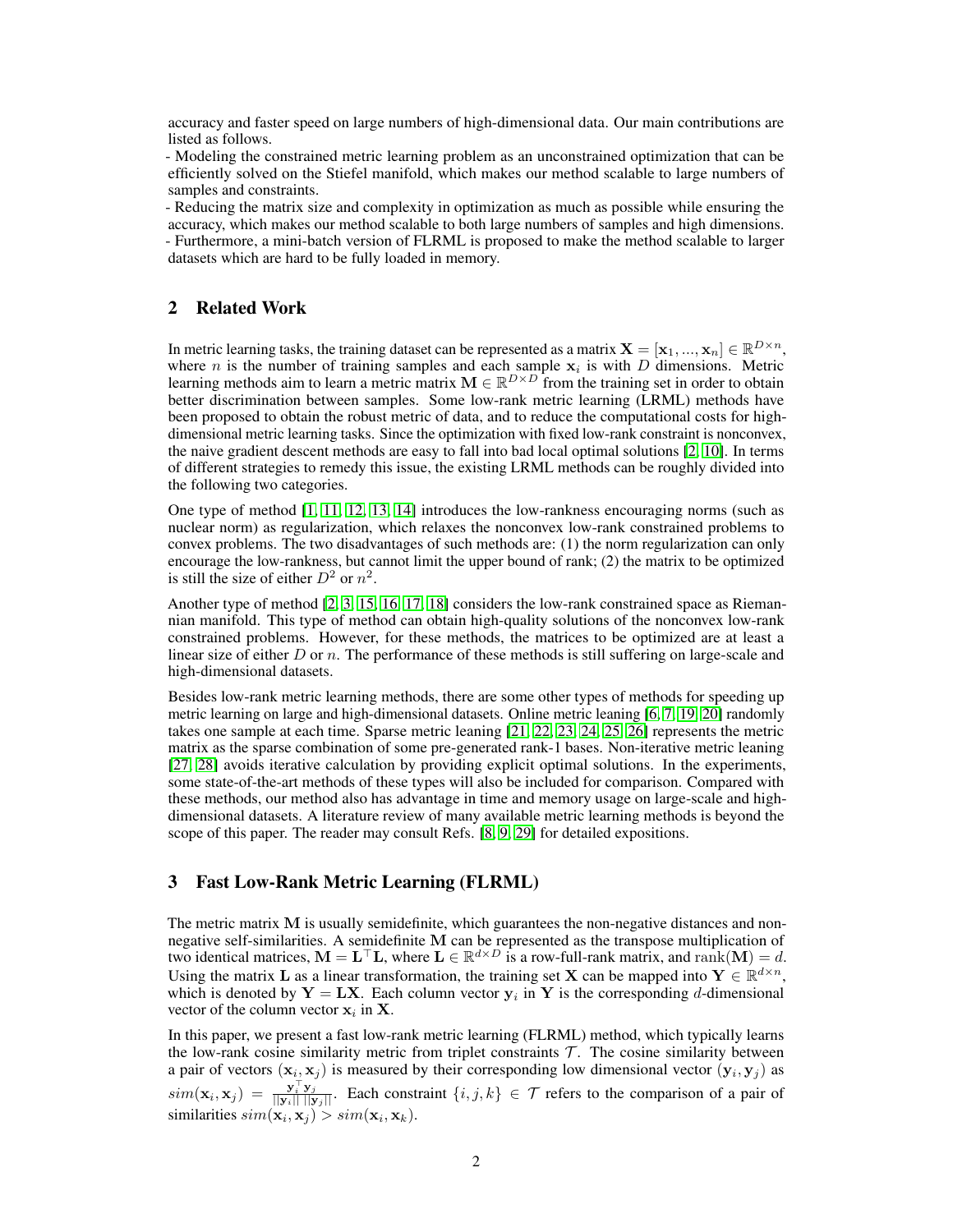To solve the problem of metric learning on large-scale and high-dimensional datasets, our motivation is to reduce matrix size and complexity in optimization as much as possible while ensuring the accuracy. To address this issue, our idea is to embed the triplet constraints into a matrix  $K$ , so that the constrained metric learning problem can be casted into an unconstrained optimization in the "form" of  $tr(\mathbf{W}\mathbf{K})$ , where W is a low-rank semidefinite matrix to be optimized (Section 3.1). By reducing the sizes of W and K to  $\mathbb{R}^{r \times r}$   $(r = \text{rank}(\mathbf{X}))$ , the complexity and memory usage are greatly reduced. An unconstrained optimization in this form can be efficiently solved on the Stiefel manifold (Section 3.2). In addition, a mini-batch version of FLRML is proposed, which makes our method scalable to larger datasets that are hard to be fully loaded and decomposed in the memory (Section 3.3).

## 3.1 Forming the Objective Function

Using margin loss, each triplet  $t = \{i, j, k\}$  in T corresponds to a loss function  $l(\{i, j, k\})$  =  $\max(0, m - sim(\mathbf{x}_i, \mathbf{x}_j) + sim(\mathbf{x}_i, \mathbf{x}_k))$ . A naive idea is to sum the loss functions, but when n and  $|T|$  are very large, the evaluation of loss functions will be time consuming. Our idea is to embed the evaluation of loss functions into matrices to speed up their calculation.

For each triplet  $t = \{i, j, k\}$  in T, a matrix  $C^{(t)}$  with the size  $n \times n$  is generated, which is a sparse matrix with  $c_{ji}^{(t)} = 1$  and  $c_{ki}^{(t)} = -1$ . The summation of all  $\mathbf{C}^{(t)}$  matrices is represented as  $\mathbf{C} = \sum_{t \in \mathcal{T}} \mathbf{C}^{(t)}$ . The matrix YC is with the size  $\mathbb{R}^{d \times n}$ . Let  $\mathcal{T}_i$  be the subset of triplets with i as the first item, and  $\tilde{\mathbf{y}}_i$  be the *i*-th column of **YC**, then  $\tilde{\mathbf{y}}_i$  can be written as  $\tilde{\mathbf{y}}_i = \sum_{\{i,j,k\} \in \mathcal{T}_i} (-\mathbf{y}_j + \mathbf{y}_k)$ . This is the sum of negative samples minus the sum of positive samples for the set  $\mathcal{T}_i$ . By multiplying on  $\frac{1}{|\mathcal{T}_i|+1}$  on both sides, we can get  $\frac{1}{|\mathcal{T}_i|+1}\tilde{\mathbf{y}}_i$  as the mean of negative samples minus the mean of positive samples (in which " $|\mathcal{T}_i| + 1$ " is to avoid zero on the denominator).

Let  $z_i = \frac{1}{|\mathcal{T}_i|+1} \mathbf{y}_i^{\top} \tilde{\mathbf{y}}_i$ , then by minimizing  $z_i$ , the vector  $\mathbf{y}_i$  tends to be closer to the positive samples than the negative samples. Let **T** be a diagonal matrix with  $T_{ii} = \frac{1}{|\mathcal{T}_i|+1}$ , then  $z_i$  is the *i*-th diagonal element of  $-\mathbf{Y}^\top \mathbf{Y} \mathbf{C} \mathbf{T}$ . The loss function can be constructed by putting  $z_i$  into the margin loss as  $L(\mathcal{T}) = \sum_{i=1}^n \max(0, z_i + m)$ . A binary function  $\lambda(x)$  is defined as: if  $x > 0$ , then  $\lambda(x) = 1$ ; otherwise,  $\lambda(x) = 0$ . By introducing the function  $\lambda(x)$ , the loss function  $L(\mathcal{T})$  can be written as  $L(\mathcal{T}) = \sum_{i=1}^{n} (z_i + m) \lambda(z_i + m)$ , which can be further represented in matrices:

$$
L(\mathcal{T}) = -\text{tr}(\mathbf{Y}^\top \mathbf{Y} \mathbf{C} \mathbf{T} \mathbf{\Lambda}) + M(\mathbf{\Lambda}),\tag{1}
$$

where  $\Lambda$  is a diagonal matrix with  $\Lambda_{ii} = \lambda(z_i + m)$ , and  $M(\Lambda) = m \sum_{i=1}^n \Lambda_{ii}$  is the sum of constant terms in the margin loss.

In Eq.(1),  $Y \in \mathbb{R}^{d \times n}$  is the optimization variable. For any value of Y, the corresponding value of **L** can be obtained by solving the linear equation group  $Y = LX$ . A minimum norm least squares solution of  $Y = L\dot{X}$  is  $L = YV\Sigma^{-1}U^{\top}$ , where  $\begin{bmatrix} U \in \mathbb{R}^{D \times r}, \Sigma \in \mathbb{R}^{r \times r}, V \in \mathbb{R}^{n \times r} \end{bmatrix}$  is the SVD of **X**. Based on this, the size of the optimization variable can be reduced from  $\mathbb{R}^{d \times n}$  to  $\mathbb{R}^{d \times r}$ , as shown in Theorem 1.

**Theorem 1.**  $\{Y: Y = BV^\top, B \in \mathbb{R}^{d \times r}\}$  is a subset of Y that covers all the possible minimum *norm least squares solutions of* L*.*

*Proof.* By substituting 
$$
\mathbf{Y} = \mathbf{B} \mathbf{V}^\top
$$
 into  $\mathbf{L} = \mathbf{Y} \mathbf{V} \mathbf{\Sigma}^{-1} \mathbf{U}^\top$ ,  
\n
$$
\mathbf{L} = \mathbf{B} \mathbf{\Sigma}^{-1} \mathbf{U}^\top.
$$
 (2)

Since U and  $\Sigma$  are constants, then  $B \in \mathbb{R}^{d \times r}$  covers all the possible minimum norm least squares solutions of L. П

By substituting  $Y = BV^{\top}$  into Eq.(1), the sizes of W and K can be reduced to  $\mathbb{R}^{r \times r}$ , which are represented as

$$
L(\mathcal{T}) = -\text{tr}(\mathbf{B}^{\top} \mathbf{B} \mathbf{V}^{\top} \mathbf{C} \mathbf{T} \mathbf{\Lambda} \mathbf{V}) + M(\mathbf{\Lambda}).
$$
\n(3)

This function is in the form of tr(WK), where  $W = B^{\top}B$  and  $K = -V^{\top}CT\Lambda V$ . The size of W and **K** are reduced to  $\mathbb{R}^{r \times r}$ , and  $r \le \min(n, D)$ . In addition,  $V^{\top} C T \in \mathbb{R}^{r \times n}$  is a constant matrix that will not change in the process of optimization. So this model is with low complexity.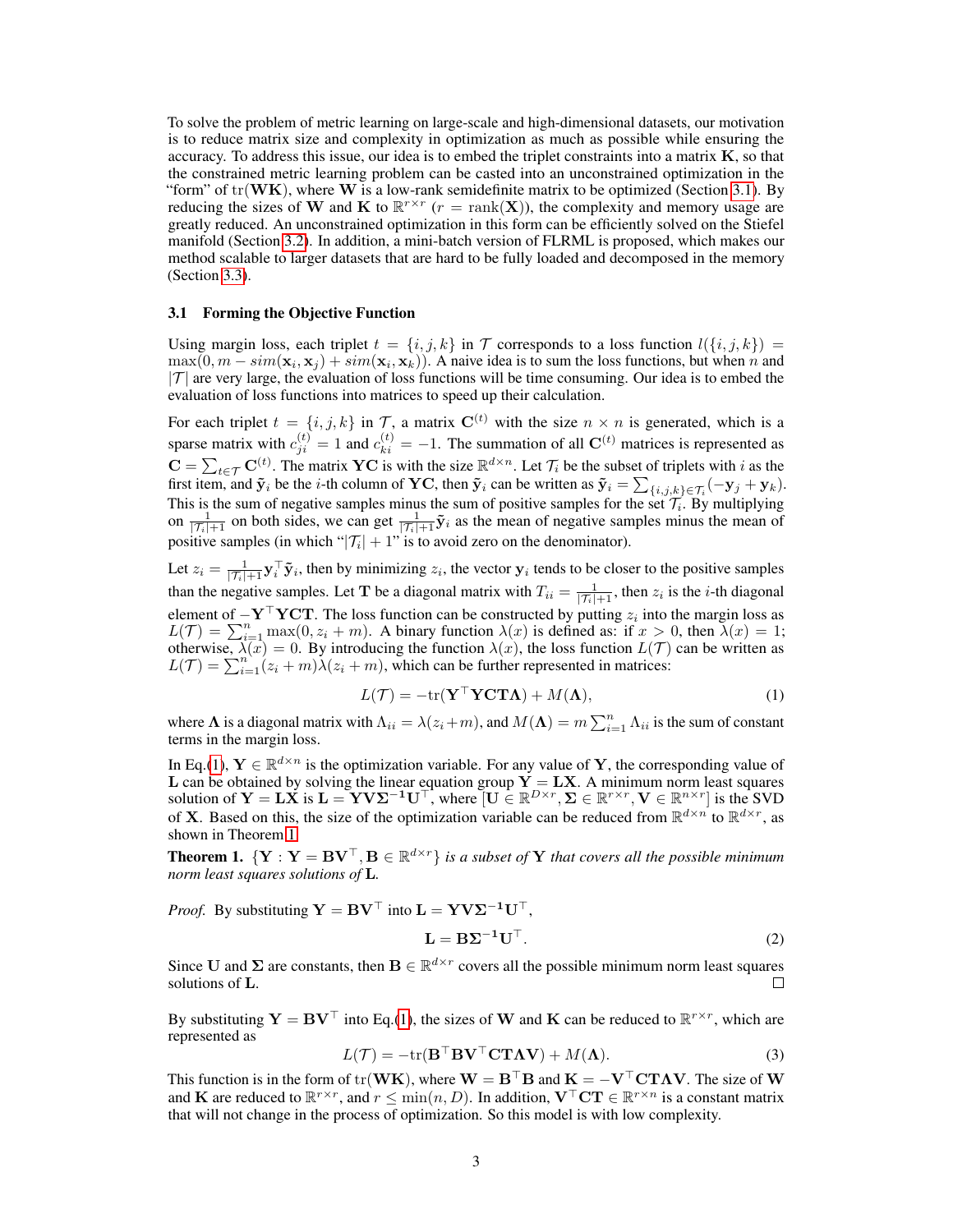It should be noted that the purpose of SVD here is not for approximation. If all the ranks of X are kept, i.e.  $r = \text{rank}(\mathbf{X})$ , the solutions are supposed to be exact. In practice, it is also reasonable to neglect the smallest eigenvalues of  $X$  to speed up the calculation. In the experiments, an upper bound is set as  $r = \min(\text{rank}(\mathbf{X}), 3000)$ , since most computers can easily handle a matrix of  $3000^2$  size, and the information in most of the datasets can be preserved well.

## 3.2 Optimizing on the Stiefel Manifold

The matrix  $W = B^\top B$  is the low-rank semidefinite matrix to be optimized. Due to the non-convexity of low-rank semidefinite optimization, directly optimizing B in the linear space often falls into bad local optimal solutions [2, 10]. The mainstream strategy of low-rank semidefinite problem is to achieve the optimization on manifolds.

The Stiefel manifold  $St(d, r)$  is defined as the set of  $r \times d$  column-orthogonal matrices, i.e.,  $St(d, r)$  =  ${ {\bf P} \in \mathbb{R}^{r \times d} : {\bf P}^\top {\bf P} = {\bf I}_d }$ . Any semidefinite W with rank ${({\bf W})} = d$  can be represented as  $\mathbf{W} = \mathbf{P} \mathbf{S} \mathbf{P}^{\top}$ , where  $\mathbf{P} \in \text{St}(d, r)$  and  $\mathbf{S} \in \{\text{diag}(\mathbf{s}) : \mathbf{s} \in \mathbb{R}_+^d\}$ . Since  $\mathbf{P}$  is already restricted on the Stiefel manifold, we only need to add regularization term for s. We want to guarantee the existence of dense finite optimal solution of s, so the L2-norm of s is used as a regularization term. By adding  $\frac{1}{2}$ ||s||<sup>2</sup> into Eq.(3), we get

$$
f_0(\mathbf{W}) = \text{tr}(\mathbf{P}\mathbf{S}\mathbf{P}^\top \mathbf{K}) + \frac{1}{2}||\mathbf{s}||^2 + M(\mathbf{\Lambda}) = \sum_{i=1}^d (\frac{1}{2}s_i^2 + s_i \mathbf{p}_i^\top \mathbf{K} \mathbf{p}_i) + M(\mathbf{\Lambda}),\tag{4}
$$

where  $\mathbf{p}_i$  is the *i*-th column of **P**.

Let  $k_i = -\mathbf{p}_i^\top \mathbf{K} \mathbf{p}_i$ . Since  $f_0(\mathbf{W})$  is a quadratic function for each  $s_i$ , for any value of P, the only corresponding optimal solution of  $\mathbf{s} \in \mathbb{R}_+^d$  is

$$
\hat{\mathbf{s}} = \{ [\hat{s}_1, ..., \hat{s}_d]^\top : \hat{s}_i = \max(0, k_i) \}.
$$
 (5)

By substituting the  $\hat{s}_i$  values into Eq.(4), the existence of s in  $f_0(\mathbf{W})$  can be eliminated, which converts it to a new function  $f(\mathbf{P})$  that is only relevant with P, as shown in the following Theorem 2. Theorem 2.

$$
f(\mathbf{P}) = -\frac{1}{2} \sum_{i=1}^{d} (\max(0, k_i)k_i) + M(\mathbf{\Lambda}).
$$
 (6)

*Proof.* An original form of  $f(\mathbf{P})$  can be obtained by substituting Eq.(5) into Eq.(4):  $\sum_{i=1}^{d} \left( \frac{1}{2} \max(0, k_i) - k_i \right) \max(0, k_i) + M(\Lambda).$ The  $f(\mathbf{P})$  in Eq.(6) is equal to this formula in both  $k_i \leq 0$  and  $k_i > 0$  conditions.

 $\Box$ 

In order to make the gradient of  $f(\mathbf{P})$  continuous, and to keep s dense and positive, we adopt function  $\mu(x) = -\log(\sigma(-x))$  as the smoothing of max $(0, x)$  [2], where  $\sigma(x) = 1/(1 + \exp(-x))$  is the sigmoid function. Function  $\mu(x)$  satisfies  $\lim_{x\to+\infty} = x$  and  $\lim_{x\to-\infty} = 0$ . The derivative of  $\mu(x)$ is  $d\mu(x)/dx = \sigma(x)$ . Figure 1 displays the sample plot of  $max(0, x)$  and  $\mu(x)$ . Using this smoothed



Figure 1: A sample plot of  $max(0, x)$  and  $\mu(x)$ .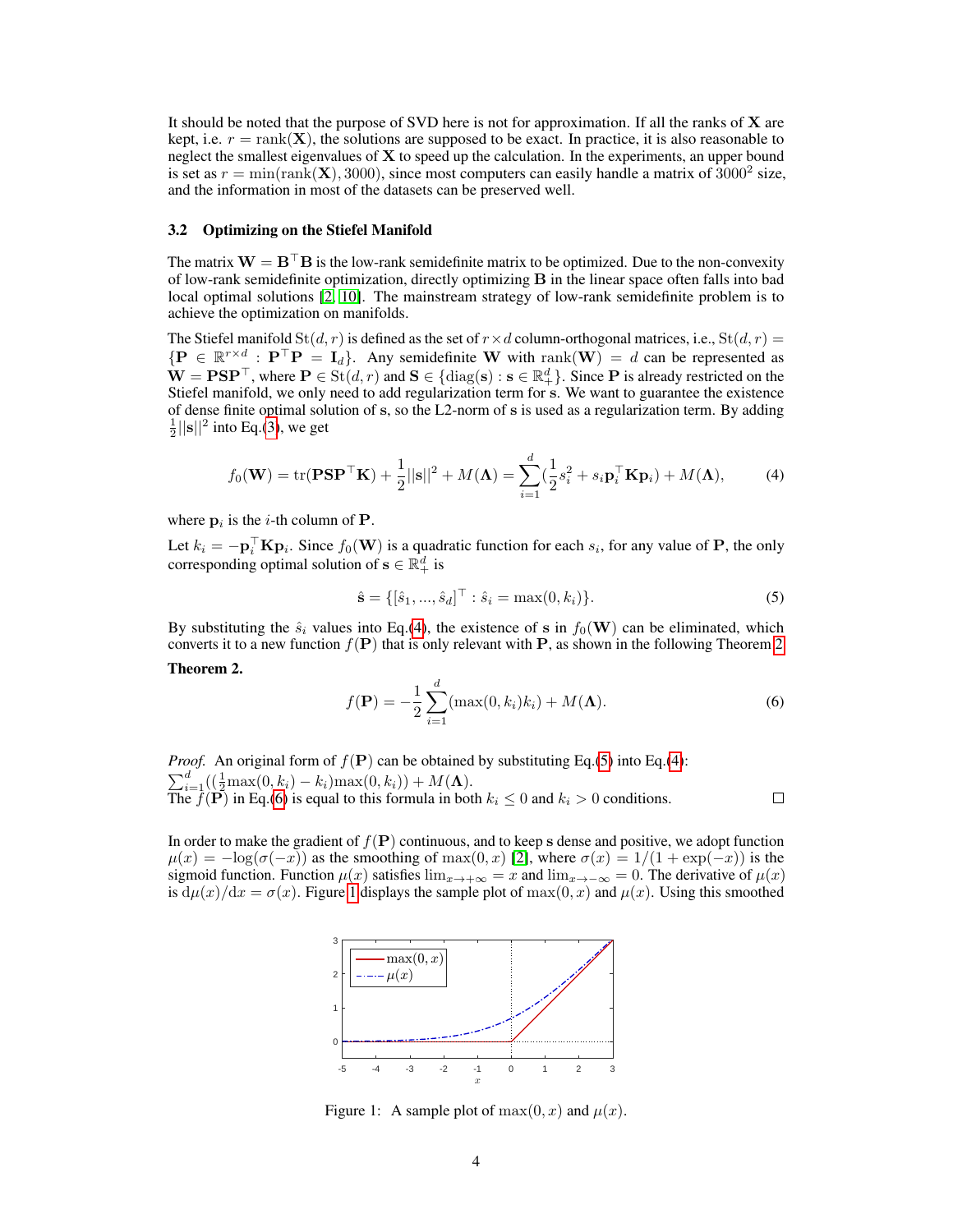### Algorithm 1 FLRML

1: **Input:** the data matrix  $X \in \mathbb{R}^{D \times n}$ , the sparse supervision matrix  $\mathbf{C} \in \mathbb{R}^{n \times n}$ , the low-rank constraint  $d$ <br>2:  $[\mathbf{U} \in \mathbb{R}^{D \times r}, \mathbf{\Sigma} \in \mathbb{R}^{r \times r}, \mathbf{V} \in \mathbb{R}^{n \times r}] \leftarrow \text{SVD}(\mathbf{X})$ 3: Calculating constant matrix  $\mathbf{V}^\top \mathbf{C} \mathbf{T}$ 4: Randomly initialize  $P \in \text{St}(d, r)$ 5: Initialize S satisfies Eq.(8)  $6:$  repeat<br> $7:$  Unda 7: Update  $\Lambda$  and  $\mathbf{K}$  by Eq.(3)<br>8: Update  $\mathbf{G}$  by Eq.(9)<br>9: Undate P and S by searchi Update **G** by Eq.(9) Update **P** and **S** by searching on  $h(\tau)$  in Eq.(10) 10: until convergence 11: Output:  $\mathbf{L} \leftarrow \sqrt{\mathbf{S}} \mathbf{P}^{\top} \mathbf{\Sigma}^{-1} \mathbf{U}^{\top}$ 

#### Algorithm 2 M-FLRML

1: **Input:** the data matrices  $X_I \in \mathbb{R}^{D \times n_I}$ , the supervision matrices  $C_I \in \mathbb{R}^{n_I \times n_I}$ , the low-rank constraint d<br>2: Randomly initialize  $\mathbf{L} \in \mathbb{R}^{d \times D}$ 3: for  $I = 1 : T$  do<br>4. [II,  $\Sigma$ ,  $V$ <sub>r</sub>] 4:  $[\mathbf{U}_I, \mathbf{\Sigma}_I, \mathbf{V}_I] \leftarrow \text{SVD}(\mathbf{X}_I)$ <br>5: Get  $\mathbf{P}_I$  and  $\mathbf{s}_I$  by Eq.(11) 5: Get  $P_I$  and  $S_I$  by Eq.(11)<br>6: Update  $\Lambda$  and  $K$  by Eq.(3)<br>7: Undate  $P_I$  and  $S_I$  by Eq.( Update  $\Lambda$  and  $\tilde{K}$  by Eq.(3) 7: Update  $P_I$  and  $s_I$  by Eq.(12) and Eq.(5)<br>8: Get  $\Delta L$  by Eq.(13) 8: Get  $\Delta$ **L** by Eq.(13)<br>9: **L** ← **L** +  $\frac{1}{\sqrt{2}}\Delta$ **L** 9:  $\mathbf{L} \leftarrow \mathbf{L} + \frac{1}{\sqrt{I}} \Delta \mathbf{L}$ 10: end for 11: Output: L

function, the loss function  $f(\mathbf{P})$  is redefined as

$$
f(\mathbf{P}) = -\frac{1}{2} \sum_{i=1}^{d} (\mu(k_i)k_i) + M(\mathbf{\Lambda}).
$$
 (7)

The initialization of  $\mathbf{S} \in \{\text{diag}(\mathbf{s}) : \mathbf{s} \in \mathbb{R}_+^d\}$  needs to satisfy the condition

$$
s = \hat{s}.\tag{8}
$$

When P is fixed,  $\hat{s}$  is a linear function of K (see Eq.(5)), K is a linear function of  $\Lambda$  (see Eq.(3)), and the 0-1 values in  $\Lambda$  are relevant with s (see Eq.(3)). So Eq.(8) is a nonlinear equation in a form that can be easily solved iteratively by updating s with  $\hat{\mathbf{s}}$ . Since  $\hat{\mathbf{s}} \in \mathcal{O}(\mathbf{K}^1)$ ,  $\hat{\mathbf{K}} \in \mathcal{O}(\mathbf{\Lambda}^1)$ , and  $\Lambda \in \mathcal{O}(\mathbf{s}^0)$ , this iterative process has a superlinear convergence rate.

To solve the model of this paper, for a matrix  $P \in St(d, r)$ , we need to get its gradient  $G = \frac{\partial f(P)}{\partial P}$  $rac{J(\mathbf{P})}{\partial \mathbf{P}}$ . Theorem 3.

$$
\mathbf{G} = \frac{\partial f(\mathbf{P})}{\partial \mathbf{P}} = -(\mathbf{K} + \mathbf{K}^{\top}) \mathbf{P} \text{diag}(\mathbf{q}),\tag{9}
$$

where 
$$
q_i = -\frac{1}{2}(\mu(k_i) + k_i \sigma(k_i)).
$$

*Proof.* Since  $q_i = \frac{\partial f(\mathbf{P})}{\partial k_i}$  $\frac{f(\mathbf{P})}{\partial k_i} = -\frac{1}{2}(\mu(k_i) + k_i \sigma(k_i))$ , the gradient can be derived from  $\frac{\partial f(\mathbf{P})}{\partial \mathbf{P}} =$  $\sum_{i=1}^d q_i \frac{\partial k_i}{\partial \mathbf{P}}.$ 

The  $\frac{\partial k_i}{\partial \mathbf{P}}$  can be easily obtained since  $k_i = -\mathbf{p}_i^\top \mathbf{K} \mathbf{p}_i$ .

$$
\qquad \qquad \Box
$$

For solving optimizations on manifolds, the commonly used method is the "projection and retraction", which first projects the gradient  $G$  onto the tangent space of the manifold as  $\tilde{G}$ , and then retracts  $(P - \tilde{G})$  back to the manifold. For Stiefel manifold, the projection of G on the tangent space is  $\hat{G} = G - P G^{\top} P$  [10]. The retraction of the matrix  $(P - \hat{G})$  to the Stiefel manifold can be represented as retract( $\mathbf{P} - \hat{\mathbf{G}}$ ), which is obtained by setting all the singular values of ( $\mathbf{P} - \hat{\mathbf{G}}$ ) to 1 [30].

For Stiefel manifolds, we adopt a more efficient algorithm [10], which performs a non-monotonic line search with Barzilai-Borwein step length [31, 32] on a descent curve of the Stiefel manifold. A descent curve with parameter  $\tau$  is defined as

$$
h(\tau) = (\mathbf{I} + \frac{\tau}{2}\mathbf{H})^{-1}(\mathbf{I} - \frac{\tau}{2}\mathbf{H})\mathbf{P},\tag{10}
$$

where  $H = G P^{\top} - P G^{\top}$ . The optimization is performed by searching the optimal  $\tau$  along the descent curve. The Barzilai-Borwein method predicts a step length according to the step lengths in previous iterations, which makes the method converges faster than the "projection and retraction".

The outline of the FLRML algorithm is shown in **Algorithm 1**. It can be mainly divided into four stages: SVD preprocessing (line 2), constant initializing (line 3), variable initializing (lines 4 and 5), and the iterative optimization (lines 6 to 11). In one iteration, the complexity of each step is: (a) updating Y and  $\Lambda: \mathcal{O}(nrd)$ ; (b) updating K:  $\mathcal{O}(nr^2)$ ; (c) updating G :  $\mathcal{O}(r^2d)$ ; (d) optimizing P and S:  $\mathcal{O}(r d^2)$ .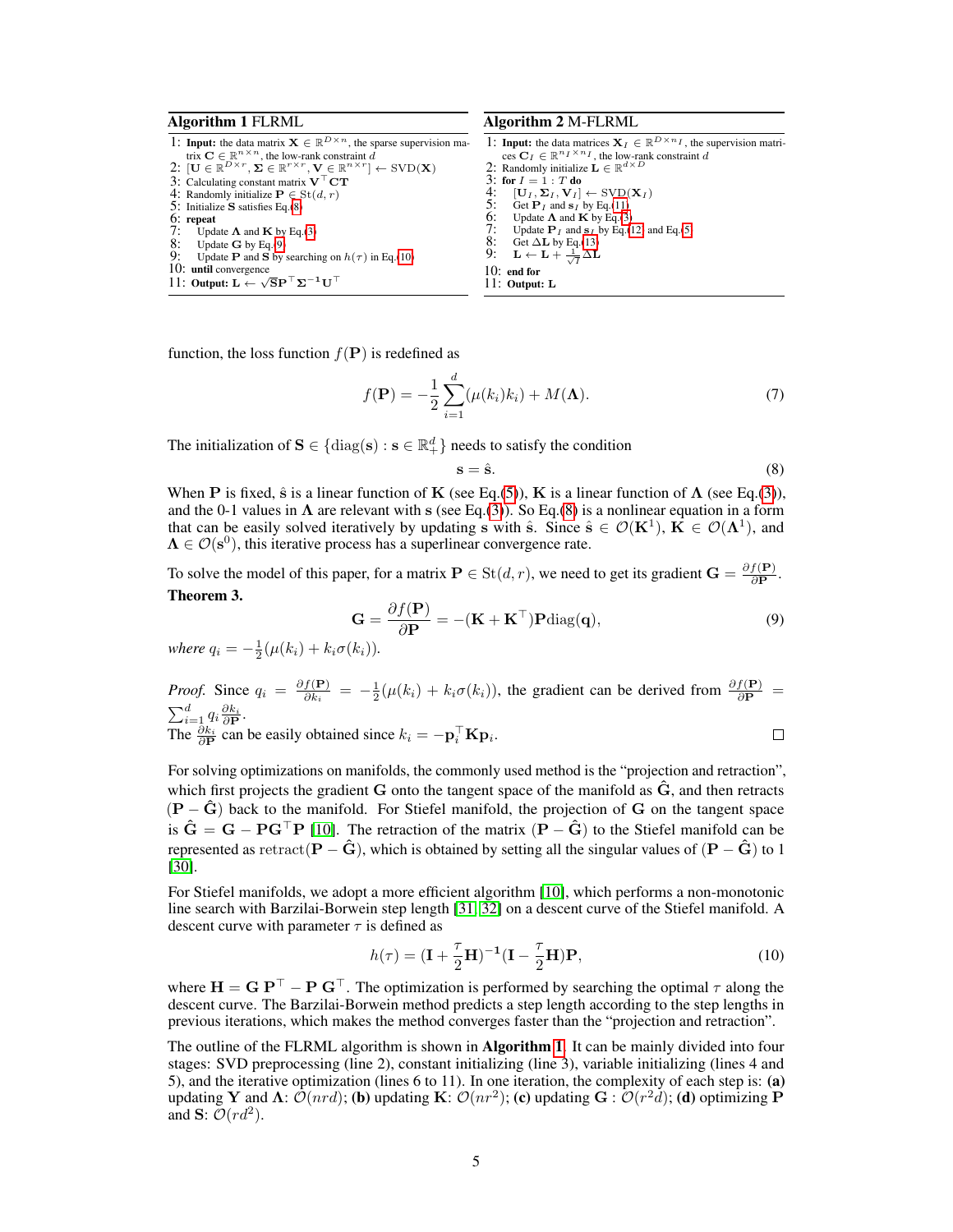#### 3.3 Mini-batch FLRML

In FLRML, the maximum size of constant matrices in the iterations is only  $\mathbb{R}^{r \times n}$  (V and  $V^{\top}CT$ ), and the maximum size of variable matrices is only  $\mathbb{R}^{r \times r}$ . Smaller matrix size theoretically means the ability to process larger datasets on the same size of memory. However, in practice, we find that the bottleneck is not the optimization process of FLRML. On large-scale and high-dimensional datasets, SVD preprocessing may take more time and memory than the FLRML optimization process. And for very large datasets, it will be difficult to load all data into memory. In order to break the bottleneck, and make our method scalable to larger numbers of high-dimensional data in limited memory, we further propose Mini-batch FLRML (M-FLRML).

Inspired by the stochastic gradient descent method [18, 33], M-FLRML calculates a descent direction from each mini-batch of data, and updates  $L$  at a decreasing ratio. For the I-th mini-batch, we randomly select  $N_t$  triplets from the triplet set, and use the union of the samples to form a mini-batch with  $n_I$  samples. Considering that the Stiefel manifold  $St(d, r)$  requires  $r \geq d$ , if the number of samples in the union of triplets is less than d, we randomly add some other samples to make  $n<sub>I</sub> > d$ . The matrix  $X_I \in \mathbb{R}^{D \times n_I}$  is composed of the extracted columns from X, and  $C_I \in \mathbb{R}^{n_I \times n_I}$  is composed of the corresponding columns and rows in C.

The objective  $f_0(\mathbf{W})$  in Eq.(4) consists of small matrices with size  $\mathbb{R}^{r \times r}$  and  $\mathbb{R}^{r \times d}$ . Our idea is to first find the descent direction for small matrices, and then maps it back to get the descent direction of large matrix  $\mathbf{L} \in \mathbb{R}^{d \times D}$ . Matrix  $\mathbf{X}_I$  can be decomposed as  $\mathbf{X}_I = \mathbf{U}_I \mathbf{\Sigma}_I \tilde{\mathbf{V}}_I^\top$ , and the complexity of decomposition is significantly reduced from  $\mathcal{O}(Dnr)$  to  $\mathcal{O}(Dn_f^2)$  on this mini-batch. According to Eq.(2), a matrix  $B_I$  can be represented as  $B_I = LU_I\Sigma_I$ . Using SVD, matrix  $B_I$  can be decomposed  $\mathbf{B}_I = \mathbf{Q}_I$ diag $(\sqrt{s_I})\mathbf{P}_I^{\top}$ , and then the variable W for objective  $f_0(\mathbf{W})$  can be represented as  $\mathbf{B}_I = \mathbf{Q}_I$ diag $(\sqrt{s_I})\mathbf{P}_I^{\top}$ , and then the variable W for objective  $f_0(\mathbf{W})$  can be represente

$$
\mathbf{W} = \mathbf{B}_I^\top \mathbf{B}_I = \mathbf{P}_I \text{diag}(\mathbf{s}_I) \mathbf{P}_I^\top.
$$
 (11)

In FLRML, in order to convert  $f_0(\mathbf{W})$  into  $f(\mathbf{P})$ , the initial value of s satisfies the condition  $s = \hat{s}$ . But in M-FLRML,  $s_I$  is generated from  $B_I$ , so generally this condition is not satisfied. So instead, we take  $P<sub>I</sub>$  and  $s<sub>I</sub>$  as two variables, and find the descent direction of them separately. In Mini-batch FLRML, when a different mini-batch is taken in next iteration, the predicted Barzilai-Borwein step length tends to be improper, so we use "projection and retraction" instead. The updated matrix  $\hat{\mathbf{P}}_I$  is obtained as

$$
\hat{\mathbf{P}}_I = \text{retract}(\mathbf{P}_I - \mathbf{G}_I + \mathbf{P}_I \mathbf{G}_I^\top \mathbf{P}_I). \tag{12}
$$

For  $s_I$ , we use Eq.(5) to get an updated vector  $\hat{s}_I$ . Then the updated matrix for  $B_I$  can be obtained as For  $\mathbf{s}_I$ , we use Eq.(3) to get an updated vector  $\mathbf{s}_I$ . Then the updated matrix for  $\mathbf{B}_I$  can be obtained as  $\hat{\mathbf{B}}_I = \mathbf{Q}_I \text{diag}(\sqrt{\hat{\mathbf{s}}_I}) \hat{\mathbf{P}}_I^T$ . By mapping  $\hat{\mathbf{B}}_I$  back to the high-dimension of L can be obtained as

$$
\Delta \mathbf{L} = \mathbf{Q}_I \text{diag}(\sqrt{\hat{\mathbf{s}}_I}) \hat{\mathbf{P}}_I^\top \mathbf{\Sigma}_I^{-1} \mathbf{U}_I^\top - \mathbf{L}.
$$
 (13)

For the I-th mini-batch, L is updated at a decreasing ratio as  $L \leftarrow L + \frac{1}{\sqrt{2}}$  $\frac{1}{I} \Delta L$ . The theoretical analysis of the stochastic strategy which updates in step sizes by  $\frac{1}{\sqrt{2}}$  $\frac{1}{I}$  can refer to the reference [18]. The outline of M-FLRML is shown in Algorithm 2.

## 4 Experiments

#### 4.1 Experiment Setup

In the experiments, our **FLRML** and **M-FLRML** are compared with 5 state-of-the-art low-rank metric learning methods, including LRSML [1], FRML [2], LMNN [34], SGDINC [18], and DRML [3]. For these methods, the complexities, maximum variable size and maximum constant size in one iteration are compared in Table 2. Considering that  $d \ll D$  and  $n<sub>I</sub> \ll n$ , the relatively small items in the table are omitted.

In addition, four state-of-the-art metric learning methods of other types are also compared, including one sparse method (SCML  $[23]$ ), one online method (OASIS  $[6]$ ), and two non-iterative methods (KISSME [27], RMML [28]).

The methods are evaluated on eight datasets with high dimensions or large numbers of samples: three datasets NG20, RCV1-4 and TDT2-30 derived from three text collections respectively [35, 36]; one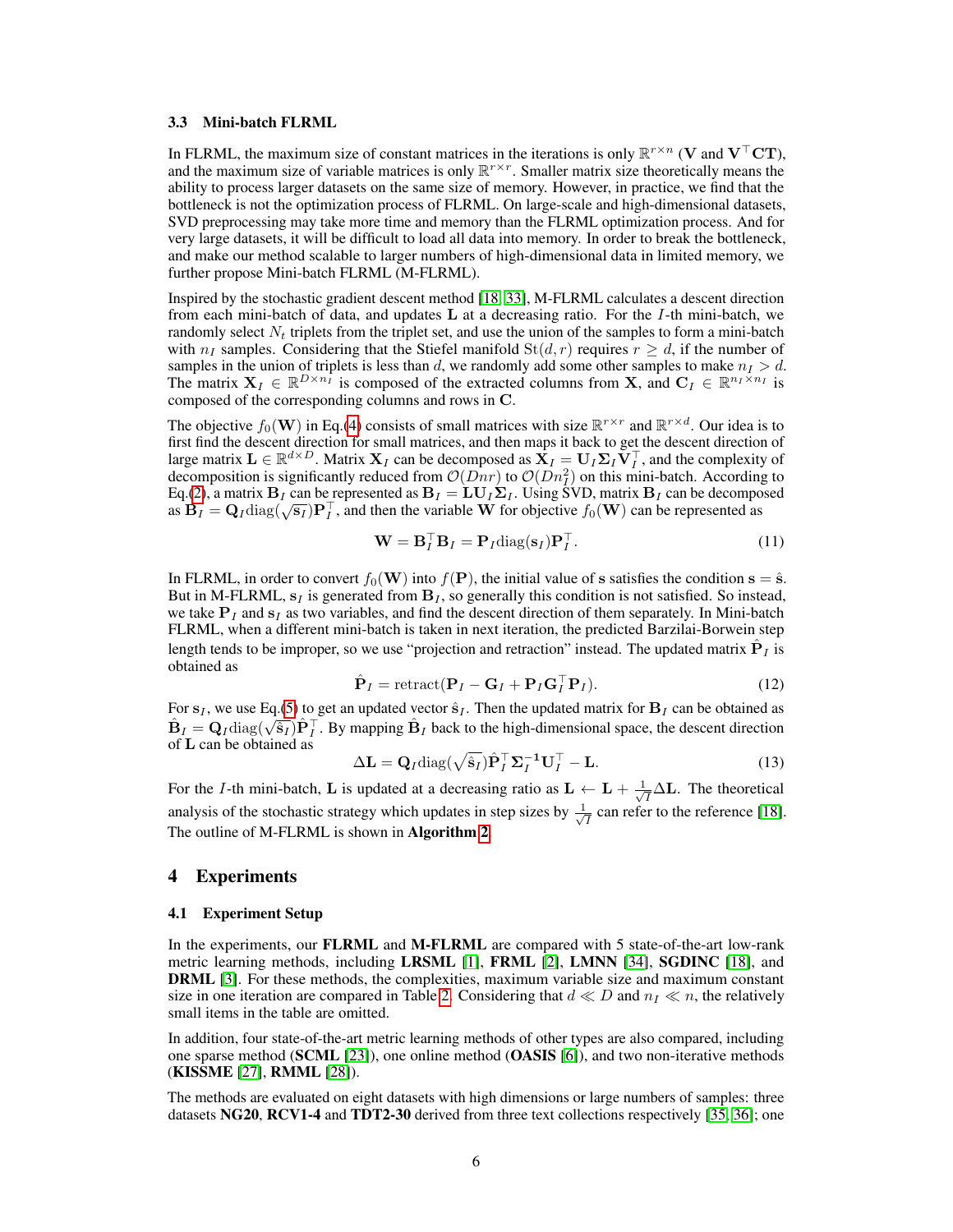| Table 1: The datasets used in the experiments. |           |                  |            |           |  |  |  |  |  |  |  |
|------------------------------------------------|-----------|------------------|------------|-----------|--|--|--|--|--|--|--|
| dataset                                        | D         | $\boldsymbol{n}$ | $n_{test}$ | $n_{cat}$ |  |  |  |  |  |  |  |
| NG20                                           | 62.061    | 15,935           | 3,993      | 20        |  |  |  |  |  |  |  |
| RCV1                                           | 29,992    | 4,813            | 4,812      | 4         |  |  |  |  |  |  |  |
| TDT <sub>2</sub>                               | 36,771    | 4.697            | 4.697      | 30        |  |  |  |  |  |  |  |
| <b>MNIST</b>                                   | 780       | 60,000           | 10,000     | 10        |  |  |  |  |  |  |  |
| M10-16                                         | 4.096     | 47,892           | 10,896     | 10        |  |  |  |  |  |  |  |
| M40-16                                         | 4.096     | 118,116          | 29,616     | 40        |  |  |  |  |  |  |  |
| M10-100                                        | 1,000,000 | 47,892           | 10,896     | 10        |  |  |  |  |  |  |  |
| M40-100                                        | 1,000,000 | 118,116          | 29,616     | 40        |  |  |  |  |  |  |  |

Table 2: The complexity, variable matrix size and constant matrix size of 7 low-rank metric learning methods (in one iteration).

| methods       | complexity              | size(var)        | size(const)      |  |  |  |  |  |  |  |  |  |
|---------------|-------------------------|------------------|------------------|--|--|--|--|--|--|--|--|--|
| <b>LMNN</b>   | $ \mathcal{T} r^2+r^3$  | $ \mathcal{T} r$ | n r              |  |  |  |  |  |  |  |  |  |
| LRSML         | $n^2d$                  | $n^2$            | $n^2$            |  |  |  |  |  |  |  |  |  |
| FRML          | $Dn^2 + D^2d$           | $D^2$            | $D_n$            |  |  |  |  |  |  |  |  |  |
| DRML          | $D^2 \mathcal{T} +D^2d$ | Dd               | $D \mathcal{T} $ |  |  |  |  |  |  |  |  |  |
| <b>SGDINC</b> | $Dd^2 + Dn_I^2$         | Dd               | $Dn_I$           |  |  |  |  |  |  |  |  |  |
| FLRML         | $nrd + nr^2$            | $r^2+nd$         | n r              |  |  |  |  |  |  |  |  |  |
| M-FLRML       | $Dn_I^2 + Dn_I d$       | Dd               | $Dn_I$           |  |  |  |  |  |  |  |  |  |

Table 3: The classification accuracy (left) and training time (right, in seconds) of 7 metric learning methods with SVD preprocessing.

|               |              |      | ຼ                |     |              |      |          |      |          |      |       |      |
|---------------|--------------|------|------------------|-----|--------------|------|----------|------|----------|------|-------|------|
| datasets      | NG20<br>RCV1 |      | TDT <sub>2</sub> |     | <b>MNIST</b> |      | $M10-16$ |      | $M40-16$ |      |       |      |
| $t_{svd}$     |              | 191  |                  | 91  |              | 107  |          | 10   |          | 355  |       | 814  |
| <b>OASIS</b>  | 24.3%        | 405  | 84.6%            | 368 | 89.4%        | 306  | 97.7%    | 21   | 83.3%    | 492  | 67.9% | 380  |
| <b>KISSME</b> | 67.8%        | 627  | 92.1%            | 224 | 95.9%        | 220  | 95.7%    | 74   | 76.2%    | 1750 | 40.8% | 7900 |
| <b>RMML</b>   | 43.7%        | 342  | 66.5%            | 476 | 87.5%        | 509  | 97.6%    | 18   | 82.1%    | 366  | М     |      |
| <b>LMNN</b>   | 62.2%        | 1680 | 88.4%            | 261 | $97.6\%$     | 1850 | 97.8%    | 3634 | M        |      | М     |      |
| <b>LRSML</b>  | 46.9%        | 90   | 93.7%            | 50  | 85.3%        | 1093 | M        |      | М        |      | М     |      |
| <b>FRML</b>   | 75.7%        | 227  | 94.2%            | 391 | 97.0%        | 371  | 90.5%    | 48   | 76.1%    | 172  | 69.1% | 931  |
| <b>FLRML</b>  | $80.2\%$     | 37   | 93.5%            | 14  | 96.3%        | 10   | 95.9%    |      | 83.4%    | 41   | 75.0% | 101  |

Table 4: The classification accuracy (left) and training time (right, in seconds) of 4 metric learning methods without SVD preprocessing.

| datasets       | NG20     |          | RCV1     |      | TDT2              |     | <b>MNIST</b> |     | $M10-16$ |                  | M40-16   |     | $M10-100$       |      | M40-100  |      |
|----------------|----------|----------|----------|------|-------------------|-----|--------------|-----|----------|------------------|----------|-----|-----------------|------|----------|------|
| <b>SCML</b>    |          |          | 93.9%    | 8508 | $196.9\%$         | 211 | 91.3%        | 310 |          |                  |          |     | М               |      | M        |      |
| <b>DRML</b>    | $25.1\%$ | $2600 -$ | 91.4%    |      | $216 \mid 82.2\%$ |     | 750 82.1%    | 109 | 72.5%    | 6326             |          |     | М               |      | M        |      |
| <b>SGDINC</b>  | 54.0%    | 3399     | $94.2\%$ | 1367 | $96.9\%$          |     | $97.6\%$     | 44  | $83.5\%$ | 174 <sub>1</sub> | $74.2\%$ | 163 | 56.9%           | 4308 | 35.5%    | 5705 |
| <b>M-FLRMI</b> | $54.2\%$ | 26       | $92.7\%$ |      | 95.0%             | 14  | 96.1%        |     | $83.0\%$ |                  | $74.0\%$ |     | $2 \mid 82.7\%$ | 637  | $73.8\%$ | 654  |

handwritten characters dataset MNIST [37]; four voxel datasets of 3D models M10-16, M10-100, **M40-16**, and **M40-100** with different resolutions in  $16<sup>3</sup>$  and  $100<sup>3</sup>$  dimensions, respectively, generated from "ModelNet10" and "ModelNet40" [38] which are widely used in 3D shape understanding [39, 40, 41, 42, 43, 44, 45, 46, 47, 48, 49, 50]. To measure the similarity, the data vectors are normalized to the unit length. The dimensions  $D$ , the number of training samples  $n$ , the number of test samples  $n_{test}$ , and the number of categories  $n_{cat}$  of all the datasets are listed in Table 1.

Different methods have different requirements for SVD preprocessing. In our experiments, a fast SVD algorithm [51] is adopted. The time  $t<sub>svd</sub>$  in SVD preprocessing is listed at the top of Table 3. Using the same decomposed matrices as input, seven methods are compared: three methods (LRSML, LMNN, and our FLRML) require SVD preprocessing; four methods (FRML, KISSME, RMML, OASIS) do not mention SVD preprocessing, but since they need to optimize large dense  $\mathbb{R}^{D\times D}$ matrices, SVD has to be performed to prevent them from out-of-memory error on high-dimensional datasets. For all these methods, the rank for SVD is set as  $r = \min(\text{rank}(\mathbf{X}), 3000)$ . The rest four methods (SCML, DRML, SGDINC, and our M-FLRML) claim that there is no need for SVD preprocessing, which are compared using the original data matrices as input. Specifically, since the SVD calculation for datasets M10-100 and M40-100 has exceeded the memory limit of common PCs, only these four methods are tested on these two datasets.

Most tested methods use either pairwise or triplet constraints, except for LMNN and FRML that requires directly inputting the labels in the implemented codes. For the other methods, 5 triplets are randomly generated for each sample, which is also used as 5 positive pairs and 5 negative pairs for the methods using pairwise constraints. The accuracy is evaluated by a 5-NN classifier using the output metric of each method. For each low-rank metric learning method, the rank constraint for M is set as  $d = 100$ . All the experiments are performed on the Matlab R2015a platform on a PC with 3.60GHz processor and 16GB of physical memory. The code is available at [https://github.com/highan911/FLRML.](https://github.com/highan911/FLRML)

## 4.2 Experimental Results

Table 3 and Table 4 list the classification accuracy (left) and training time (right, in seconds) of all the compared metric learning methods in all the datasets. The symbol "E" indicates that the objective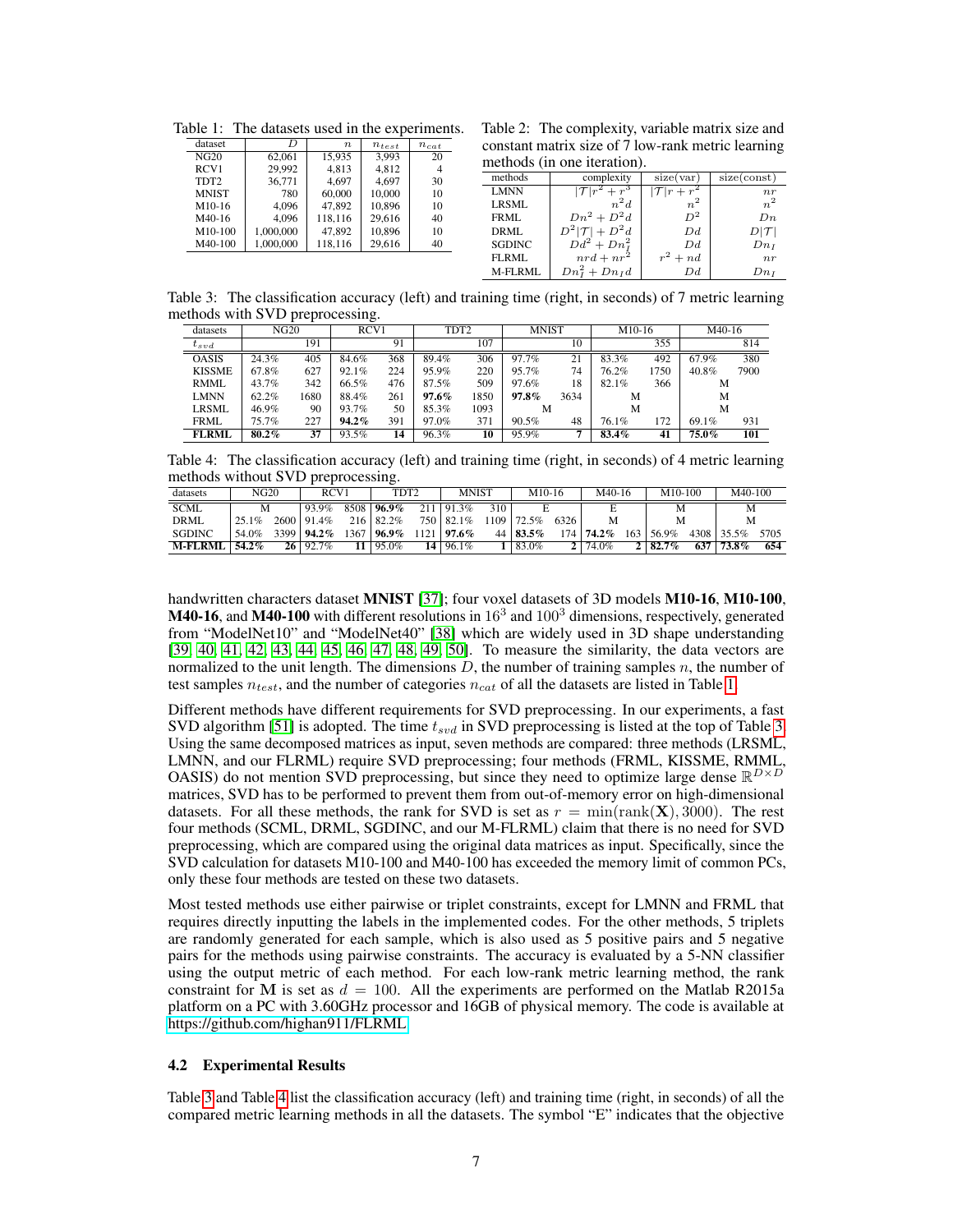

Figure 2: The convergence behavior of FLRML Figure 3: The change in accuracy of FLRML in optimization on 6 datasets.

with different  $m/\bar{l}_{\mathbf{y}}$  values on 6 datasets.



Figure 4: The change in accuracy of M-FLRML on "TDT2" with different  $N_t$  values and number of mini-batches.

fails to converge to a finite non-zero solution, and "M" indicates that its computation was aborted due to out-of-memory error. The maximum accuracy and minimum time usage for each dataset are boldly emphasized.

Comparing the results with the analysis of complexity in Table 2, we find that for many tested methods, if the complexity or matrix is a polynomial of D, n or  $|\mathcal{T}|$ , the efficiency on datasets with large numbers of samples is still limited. As shown in Table 3 and Table 4, FLRML and M-FLRML are faster than the state-of-the-art methods on all datasets. Our methods can achieve comparable accuracy with the state-of-the-art methods on all datasets, and obtain the highest accuracy on several datasets with both high dimensions and large numbers of samples.

Both our M-FLRML and SGDINC use mini-batches to improve efficiency. The theoretical complexity of these two methods is close, but in the experiment M-FLRML is faster. Generally, M-FLRML is less accurate than FLRML, but it significantly reduces the time and memory usage on large datasets. In the experiments, the largest dataset "M40-100" is with size  $1,000,000 \times 118,116$ . If there is a dense matrix of such size, it will take up 880 GB of memory. When using M-FLRML to process this data set, the recorded maximum memory usage of Matlab is only 6.20 GB (Matlab takes up 0.95 GB of memory on startup). The experiment shows that M-FLRML is suitable for metric learning of large-scale high-dimensional data on devices with limited memory.

In the experiments, we find the initialization of s usually converges within 3 iterations. The optimization on the Stiefel manifold usually converges in less than 15 iterations. Figure 2 shows the samples of convergence behavior of FLRML in optimization on each dataset. The plots are drawn in relative values, in which the values of first iteration are scaled to 1.

In FLRML, one parameter  $m$  is about the margin in the margin loss. An experiment is performed to study the effect of the margin parameter m on accuracy. Let  $l_y$  be the mean of  $y_i^{\top} y_i$  values, i.e.  $\bar{l}_y = \frac{1}{n} \sum_{i=1}^n (\mathbf{y}_i^\top \mathbf{y}_i)$ . We test the change in accuracy of FLRML when the ratio  $m/\bar{l}_y$  varies between 0.1 and 2. The mean values and standard deviations of 5 repeated runs are plotted in Figure 3, which shows that FLRML works well on most datasets when  $m/\bar{l}_{\rm y}$  is around 1. So we use  $m/\bar{l}_{\rm y} = 1$  in the experiments in Table 3 and Table 4.

In M-FLRML, another parameter is the number of triplets  $N_t$  used to generate a mini-batch. We test the effect of  $N_t$  on the accuracy of M-FLRML with the increasing number of mini-batches. The mean values and standard deviations of 5 repeated runs are plotted in Figure 4, which shows that a larger  $N_t$  makes the accuracy increase faster, and usually M-FLRML is able to get good results within 20 mini-batches. So in Table 4, all the results are obtained with  $N_t = 80$  and  $T = 20$ .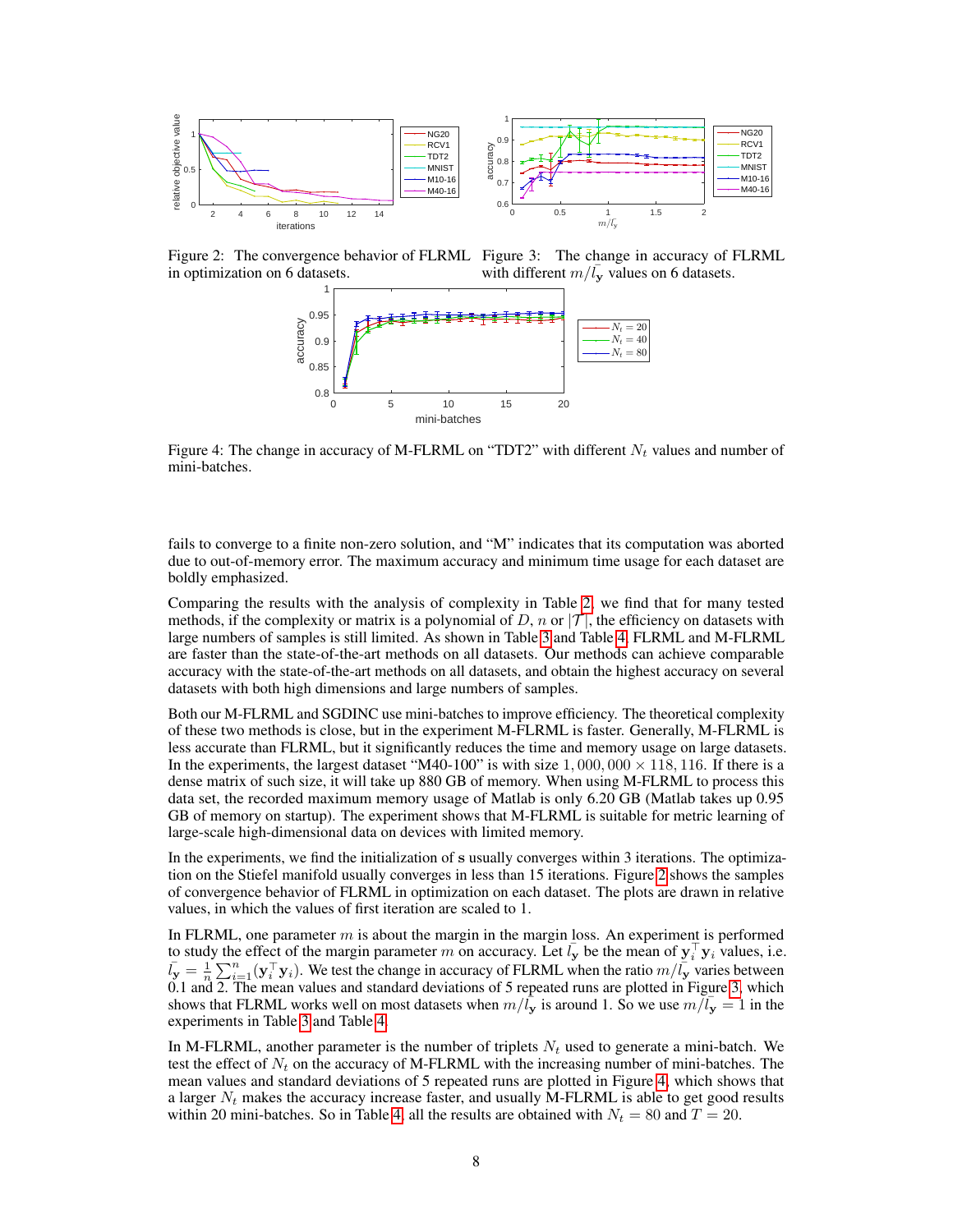# 5 Conclusion and Future Work

In this paper, FLRML and M-FLRML are proposed for efficient low-rank similarity metric learning on high-dimensional datasets with large numbers of samples. With a novel formulation, FLRML and M-FLRML can better employ low-rank constraints to further reduce the complexity and matrix size, based on which optimization is efficiently conducted on Stiefel manifold. This enables FLRML and M-FLRML to achieve good accuracy and faster speed on large numbers of high-dimensional data. One limitation of our current implementation of FLRML and M-FLRML is that the algorithm still runs on a single processor. Recently, there is a trend about distributed metric learning for big data [52, 53]. It is an interest of our future research to implement M-FLRML on distributed architecture for scaling to larger datasets.

#### Acknowledgments

This research is sponsored in part by the National Key R&D Program of China (No. 2018YF-B0505400, 2016QY07X1402), the National Science and Technology Major Project of China (No. 2016ZX 01038101), and the NSFC Program (No. 61527812).

## References

- [1] W. Liu, C. Mu, R. Ji, S. Ma, J. Smith, S. Chang, Low-rank similarity metric learning in high dimensions, in: AAAI, 2015, pp. 2792–2799.
- [2] Y. Mu, Fixed-rank supervised metric learning on Riemannian manifold, in: AAAI, 2016, pp. 1941–1947.
- [3] M. Harandi, M. Salzmann, R. Hartley, Joint dimensionality reduction and metric learning: a geometric take, in: ICML, 2017.
- [4] Z. Ding, Y. Fu, Robust transfer metric learning for image classification, IEEE Transactions on Image Processing PP (99) (2017) 1–1.
- [5] L. Luo, H. Huang, Matrix variate gaussian mixture distribution steered robust metric learning, in: AAAI, 2018.
- [6] G. Chechik, U. Shalit, V. Sharma, S. Bengio, An online algorithm for large scale image similarity learning, in: Advances in Neural Information Processing Systems, 2009, pp. 306–314.
- [7] U. Shalit, D. Weinshall, G. Chechik, Online learning in the embedded manifold of low-rank matrices, Journal of Machine Learning Research 13 (Feb) (2012) 429–458.
- [8] A. Bellet, A. Habrard, M. Sebban, A survey on metric learning for feature vectors and structured data, arXiv preprint arXiv:1306.6709.
- [9] F. Wang, J. Sun, Survey on distance metric learning and dimensionality reduction in data mining, Data Mining and Knowledge Discovery 29 (2) (2015) 534–564.
- [10] Z. Wen, W. Yin, A feasible method for optimization with orthogonality constraints, Mathematical Programming 142 (1-2) (2013) 397–434.
- [11] M. Schultz, T. Joachims, Learning a distance metric from relative comparisons, in: Advances in Neural Information Processing Systems, 2004, pp. 41–48.
- [12] J. T. Kwok, I. W. Tsang, Learning with idealized kernels, in: ICML, 2003, pp. 400–407.
- [13] C. Hegde, A. C. Sankaranarayanan, W. Yin, R. G. Baraniuk, Numax: A convex approach for learning near-isometric linear embeddings, IEEE Transactions on Signal Processing 63 (22) (2015) 6109–6121.
- [14] B. Mason, L. Jain, R. Nowak, Learning low-dimensional metrics, in: Advances in Neural Information Processing Systems, 2017, pp. 4139–4147.
- [15] L. Cheng, Riemannian similarity learning, in: ICML, 2013, pp. 540–548.
- [16] Z. Huang, R. Wang, S. Shan, X. Chen, Projection metric learning on Grassmann manifold with application to video based face recognition, in: CVPR, 2015, pp. 140–149.
- [17] A. Shukla, S. Anand, Distance metric learning by optimization on the Stiefel manifold, in: International Workshop on Differential Geometry in Computer Vision for Analysis of Shapes, Images and Trajectories, 2015.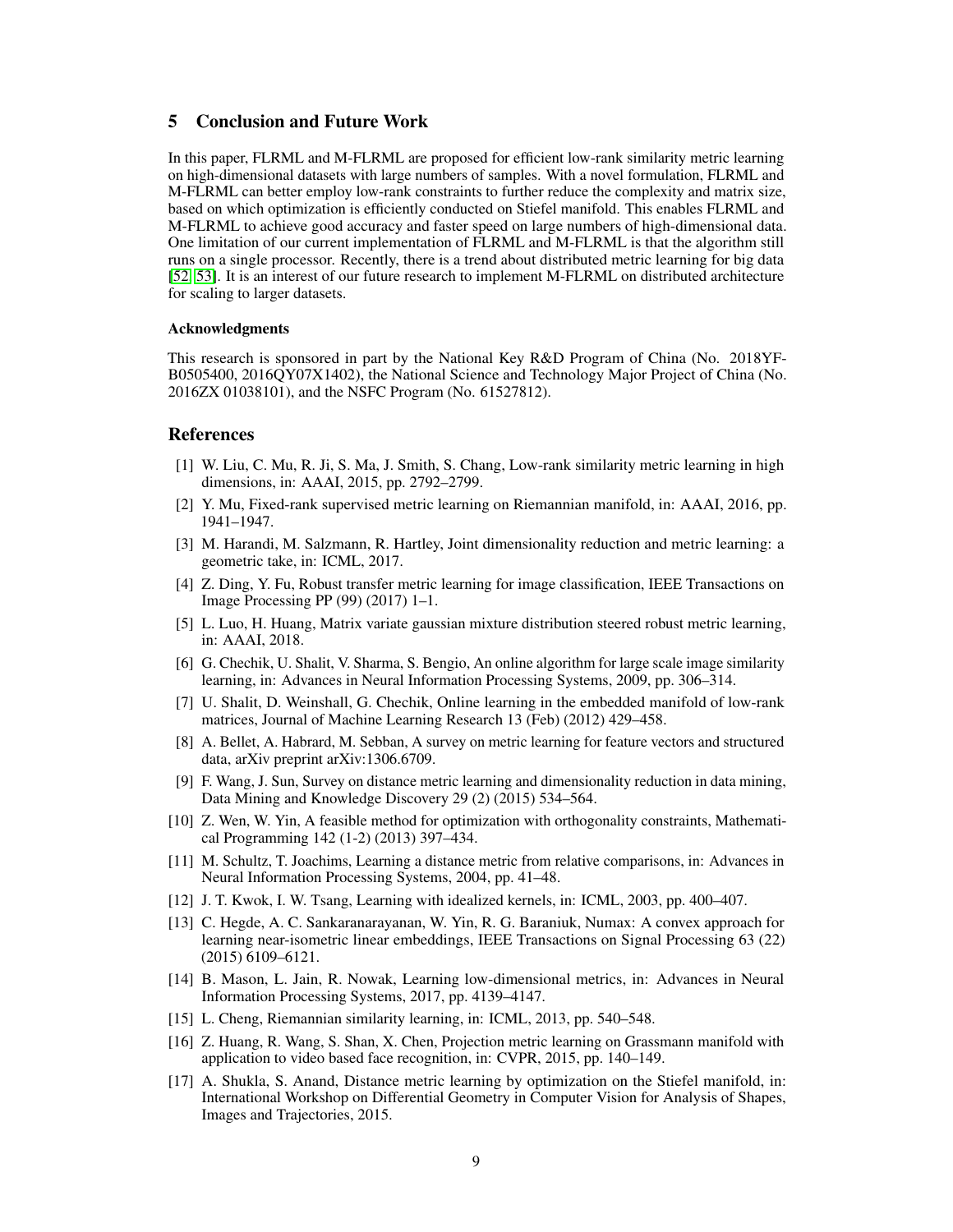- [18] J. Zhang, L. Zhang, Efficient stochastic optimization for low-rank distance metric learning, in: AAAI, 2017.
- [19] S. Gillen, C. Jung, M. Kearns, A. Roth, Online learning with an unknown fairness metric, in: Advances in Neural Information Processing Systems, 2018, pp. 2600–2609.
- [20] W. Li, Y. Gao, L. Wang, L. Zhou, J. Huo, Y. Shi, OPML: A one-pass closed-form solution for online metric learning, Pattern Recognition 75 (2018) 302–314.
- [21] G.-J. Qi, J. Tang, Z.-J. Zha, T.-S. Chua, H.-J. Zhang, An efficient sparse metric learning in high-dimensional space via l 1-penalized log-determinant regularization, in: ICML, 2009, pp. 841–848.
- [22] A. Bellet, A. Habrard, M. Sebban, Similarity learning for provably accurate sparse linear classification, in: ICML, 2012, pp. 1871–1878.
- [23] Y. Shi, A. Bellet, F. Sha, Sparse compositional metric learning, in: AAAI, 2014.
- [24] K. Liu, A. Bellet, F. Sha, Similarity learning for high-dimensional sparse data, in: AISTATS, 2015.
- [25] L. Zhang, T. Yang, R. Jin, Z. hua Zhou, Sparse learning for large-scale and high-dimensional data: a randomized convex-concave optimization approach, in: ALT, 2016, pp. 83–97.
- [26] W. Liu, J. He, S.-F. Chang, Large graph construction for scalable semi-supervised learning, in: Proceedings of the 27th international conference on machine learning (ICML-10), 2010, pp. 679–686.
- [27] M. Koestinger, M. Hirzer, P. Wohlhart, P. Roth, H. Bischof, Large scale metric learning from equivalence constraints, in: Computer Vision and Pattern Recognition (CVPR), 2012, pp. 2288–2295.
- [28] P. Zhu, H. Cheng, Q. Hu, Q. Wang, C. Zhang, Towards generalized and efficient metric learning on riemannian manifold, in: IJCAI, 2018, pp. 3235–3241.
- [29] B. Kulis, Metric learning: A survey, Foundations and Trends (R) in Machine Learning 5 (4) (2013) 287–364.
- [30] P.-A. Absil, J. Malick, Projection-like retractions on matrix manifolds, SIAM Journal on Optimization 22 (1) (2012) 135–158.
- [31] H. Zhang, W. W. Hager, A nonmonotone line search technique and its application to unconstrained optimization, SIAM journal on Optimization 14 (4) (2004) 1043–1056.
- [32] J. Barzilai, J. M. Borwein, Two-point step size gradient methods, IMA Journal of Numerical Analysis 8 (1) (1988) 141–148.
- [33] Q. Qian, R. Jin, J. Yi, L. Zhang, S. Zhu, Efficient distance metric learning by adaptive sampling and mini-batch stochastic gradient descent (SGD), Machine Learning 99 (3) (2015) 353–372.
- [34] K. Weinberger, L. Saul, Distance metric learning for large margin nearest neighbor classification, Journal of Machine Learning Research 10 (Feb) (2009) 207–244.
- [35] K. Lang, Newsweeder: Learning to filter netnews, in: ICML, 1995, pp. 331–339.
- [36] D. Cai, X. He, Manifold adaptive experimental design for text categorization, IEEE Transactions on Knowledge and Data Engineering 24 (4) (2012) 707–719.
- [37] Y. LeCun, L. Bottou, Y. Bengio, P. Haffner, Gradient-based learning applied to document recognition, Proceedings of the IEEE 86 (11) (1998) 2278–2324.
- [38] Z. Wu, S. Song, A. Khosla, F. Yu, L. Zhang, X. Tang, J. Xiao, 3D ShapeNets: A deep representation for volumetric shapes, in: CVPR, 2015, pp. 1912–1920.
- [39] Z. Han, M. Shang, Y.-S. Liu, M. Zwicker, View Inter-Prediction GAN: Unsupervised representation learning for 3D shapes by learning global shape memories to support local view predictions, in: AAAI, 2019.
- [40] Z. Han, X. Liu, Y.-S. Liu, M. Zwicker, Parts4Feature: Learning 3D global features from generally semantic parts in multiple views, in: IJCAI, 2019.
- [41] Z. Han, X. Wang, C.-M. Vong, Y.-S. Liu, M. Zwicker, C. P. Chen, 3DViewGraph: Learning global features for 3d shapes from a graph of unordered views with attention, in: IJCAI, 2019.